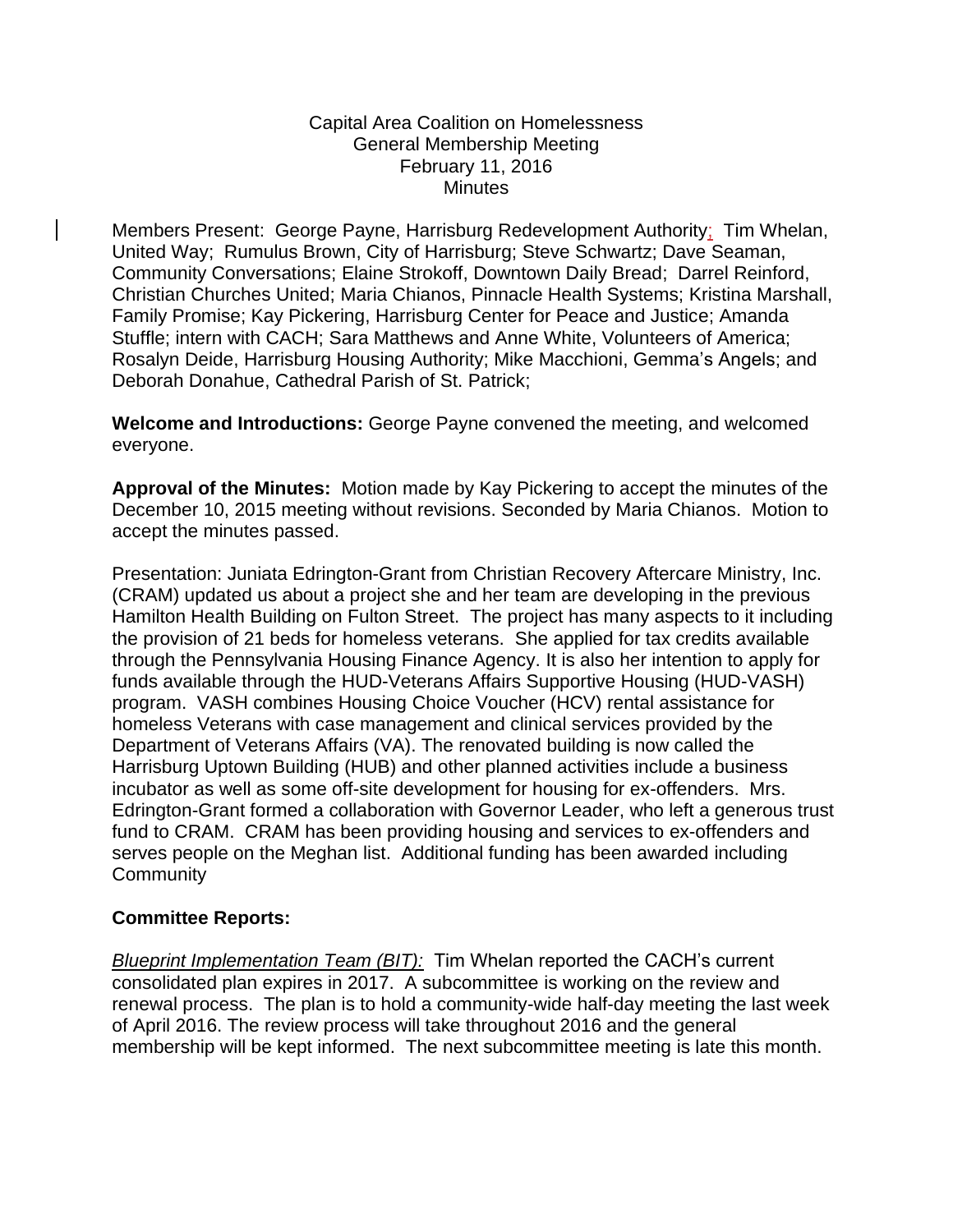*Planning and Resource Development –* Deb Ritchey told the group that the CACH Coordinating committee passed a 2016 budget. CACH will participate in the 2016 Highmark Walk for a Healthy Community.

*Community Conversations* – Dave Seaman reported that this group is renewing its vision and creating resource opportunity. The committee is successful in engaging faith-based organizations. They will meet in March. See Dave for details.

*Homeless Prevention* – Steve Schwartz told us that the committee continues to work on its short and long-term goals. He and Krissy Marshall developed a strategy specific preparing students for employment. One opportunity they want to develop is a partnership between civic groups and high school students. They will contact the Harrisburg School District for a discussion. Steve wants to talk with area employers about creating internships for residents of transitional housing that could lead to employment. Maria Chianos distributed the resource, "Where to go for help" and asked that anyone seeing a need for an update and/or revision should provide that to Deb Ritchey. Bryan Davis agreed to get this resource on the CACH website. We discussed the role of the CACH website in serving homeless people and service providers. This discussion included the resource available through Contact/Helpline - #211. Another activity the Prevention committee is working on is approaching the agencies that participated in the 2015 Project Homeless Connect to participate in the Downtown Daily Bread's (DDB) Drop In Center and to hear more about CACH. Kay Pickering brought more "Guides to low-Income Rental Opportunities" for distribution.

*Housing Committee* – George Payne said that the last committee meeting was cancelled because of the snowstorm. The committee continues to work with both the Harrisburg and Dauphin County Housing Authorities to revise their comprehensive plans to include the definition of homeless as a priority population. Referrals for housing will be made through HMIS. CACH provided support letters for housing projects seeking tax credits through the Pennsylvania Housing Finance Agency. These projects include Cherry Orchard Place Senior Housing Project, Sunflower Fields, and the CRAM project in the Hamilton Health Building on Fulton Street that we heard about earlier. Rosalyn Deide told us that the Harrisburg Housing Authority (HHA) would open up enrollment in Section 8 Housing February 29 through March 2, 2016. A lottery system will be used to manage the applications. The application is available on line and assistance is available. Kay Pickering discussed the frustration the clients and service providers feel in accessing HHA housing.

*Service Delivery/Data Collection –* George Payne reported that the 2016 Point in Time (PIT) is complete with surveys due to him February 12, 2016. We had a postponement because of the snowstorm. We interviewed people at DDB over a seven-day period. He thanked all of the agencies involved. He is working with the Bethesda Mission to get their data including PIT. George also reported that we received 21 surveys from homeless youth in an effort that covered November, December 2015 and January 2016.